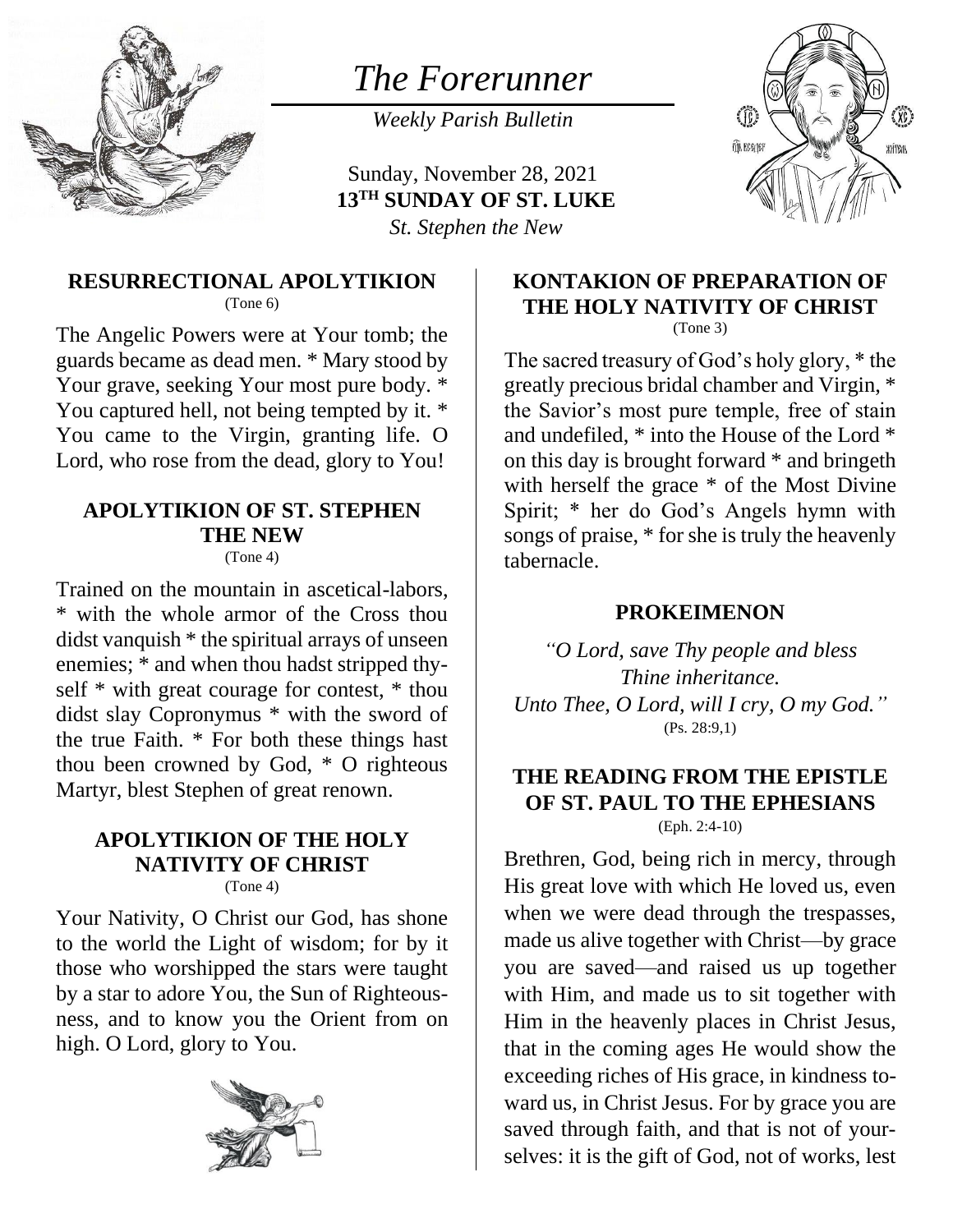anyone should boast. For we are His workmanship, created in Christ Jesus for good works, which God prepared beforehand that we should walk in them.

#### **THE READING FROM THE HOLY GOSPEL ACCORDING TO ST. LUKE** (Luk. 18:18-27)

At that time, a man came testing Jesus and asking, "Good Teacher, what shall I do to inherit eternal life?" And Jesus said to him, "Why do you call Me good? No one is good but God alone. You know the commandments: 'Do not commit adultery. Do not kill. Do not steal. Do not bear false witness. Honor your father and mother.'" And the man said, "All these I have observed from my youth." And when Jesus heard it, he said to him, "One thing you still lack. Sell all that you have and distribute to the poor, and you will have treasure in heaven; and come, follow Me." But when the man heard this he became sad, for he was very rich. Jesus, seeing him sad, said, "How hard it is for those who have riches to enter the kingdom of God! For it is easier for a camel to go through the eye of a needle than for a rich man to enter the kingdom of God." Those who heard it said, "Then who can be saved?" Jesus said, "What is impossible with men is possible with God.".



# **COMMUNION HYMN** *O Pure Virgin*

O pure and virgin Lady, O spotless Theotokos:

# **Rejoice, O unwedded Bride!**

O Virgin Queen and Mother, O dewy Fleece most sacred:

# **Rejoice, O unwedded Bride!**

O height transcending heaven above, O beam of light most radiant:

# **Rejoice, O unwedded Bride!**

O joy of chaste and virgin maids, surpassing all the angels:

# **Rejoice, O unwedded Bride!**

O brilliant light of heaven above, most clear and most radiant:

### **Rejoice, O unwedded Bride!**

Commanding Chief of heavenly hosts, O holiest of holies:

# **Rejoice, O unwedded Bride!**

O ever virgin Mary,

O Mistress of creation:

# **Rejoice, O unwedded Bride!**

O Bride all pure and spotless,

O Lady all holy:

# **Rejoice, O unwedded Bride!**

O holy Mary, Bride and Queen, O cause of our rejoicing:

**Rejoice, O unwedded Bride!** O Maiden Queen honorable, O Mother most holy:

**Rejoice, O unwedded Bride!**

More precious than the Cherubim, and more glorious than the Seraphim:

# **Rejoice, O unwedded Bride!**

Surpassing Principalities, Dominions, Thrones, and Powers:

# **Rejoice, O unwedded Bride!**

Rejoice, song of the Cherubim; Rejoice, hymn of the Angels:

# **Rejoice, O unwedded Bride!**

Rejoice, ode of the Seraphim, and joy of the Archangels:

# **Rejoice, O unwedded Bride!**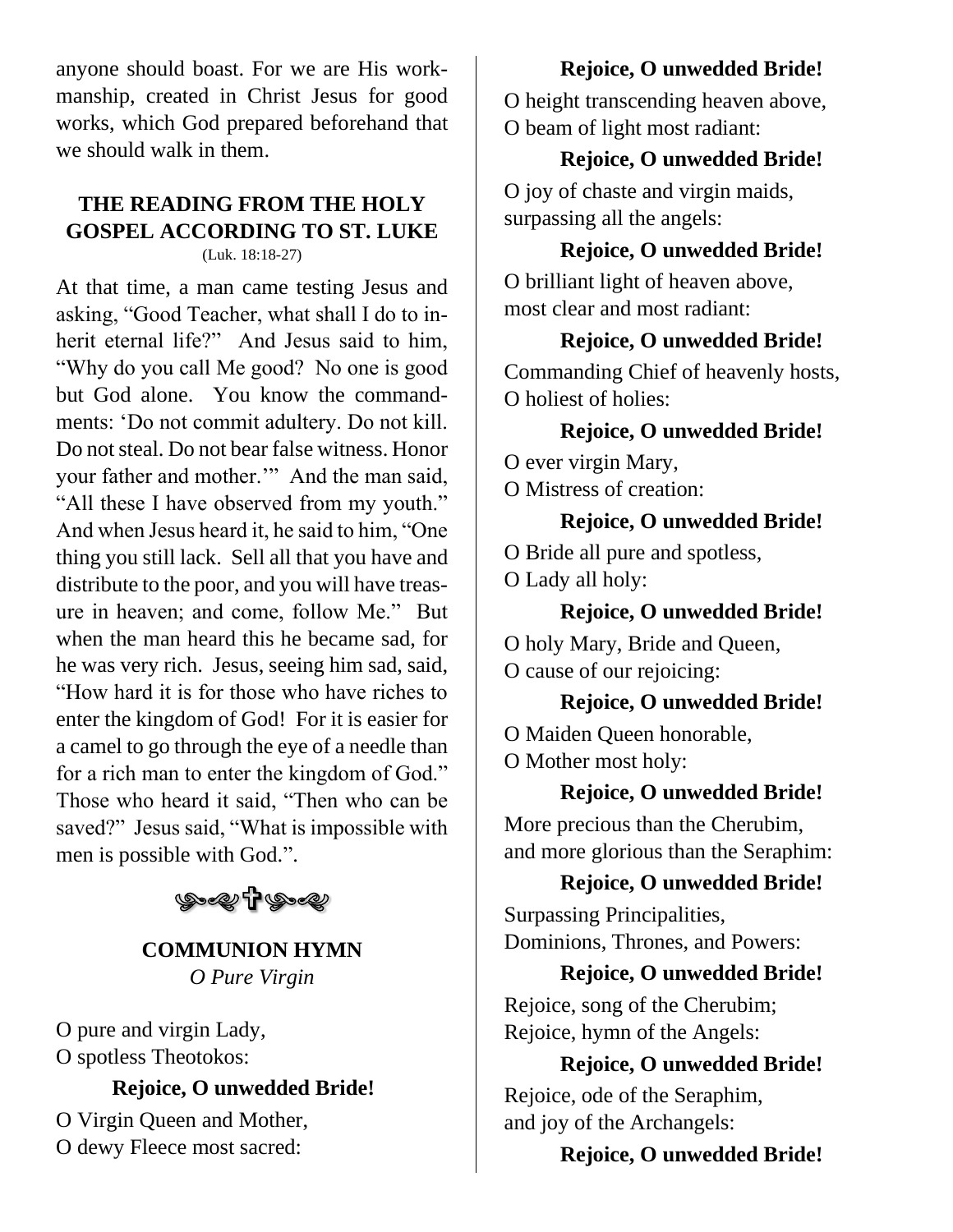Rejoice, O peace, Rejoice, O joy, and haven of salvation:

#### **Rejoice, O unwedded Bride!**

O bridal chamber of the Word, unfading, fragrant blossom:

### **Rejoice, O unwedded Bride!**

Rejoice, delight of paradise, Rejoice, life everlasting:

#### **Rejoice, O unwedded Bride!**

Rejoice, O holy Tree of Life, and Fount of immortality:

# **Rejoice, O unwedded Bride!**

I supplicate thee, Lady, I humbly call upon thee!

### **Rejoice, O unwedded Bride!**

O Queen of all, I beg thee, to grant me thy favour:

### **Rejoice, O unwedded Bride!**

O spotless and most honoured Maid, O Lady all holy:

# **Rejoice, O unwedded Bride!**

I call upon thee fervently, thou temple most holy:

# **Rejoice, O unwedded Bride!**

O thou my help, deliver me from harm and all adversity:

# **Rejoice, O unwedded Bride!**

And by thy prayers show me to be an heir of immortality:

# **Rejoice, O unwedded Bride!**

### **PARISH ANNOUNCEMENTS**

If you wish to announce something on The Forerunner, please e-mail Elias Neto at [neto.elias@aol.com](mailto:neto.elias@aol.com) by Thursday

- The Fraser Valley Orthodox Youth Group every Thursday from 7:00 pm to 9:00 pm at 2051 Windsor Street, Abbotsford. For questions, please contact Chris Hawthorne at: *[fraservalleyorthodoxyouth@gmail.com](mailto:fraservalleyorthodoxyouth@gmail.com)* Masks are mandatory for those attending, including youth leaders.
- Every Saturday until Christmas at 12:00 pm we will have our catechumen classes. We will discuss what Orthodox Christians believe and do, and why they believe and do it. All are welcome.
- Friday, December 3 at 9:00 I will be talking to the homeschooled children (and anyone else who wants to and is able to come) about the significance of St. Nicholas: "Why is St. Nicholas a Big Deal?" Judi Petker is organizing these talks for homeschooled children, but all children and their parents are welcome.

For pastoral care, please contact:

*The Very Rev. Fr. (Abouna) Michael Gillis Ph: (604) 512-1013 E-mail: frmichaelg@gmail.com*



This Bulletin is a publication of:

HOLY NATIVITY ORTHODOX CHURCH 4828 216A Street, Langley, BC V3A 2N5 *Thank you for your presence today!*